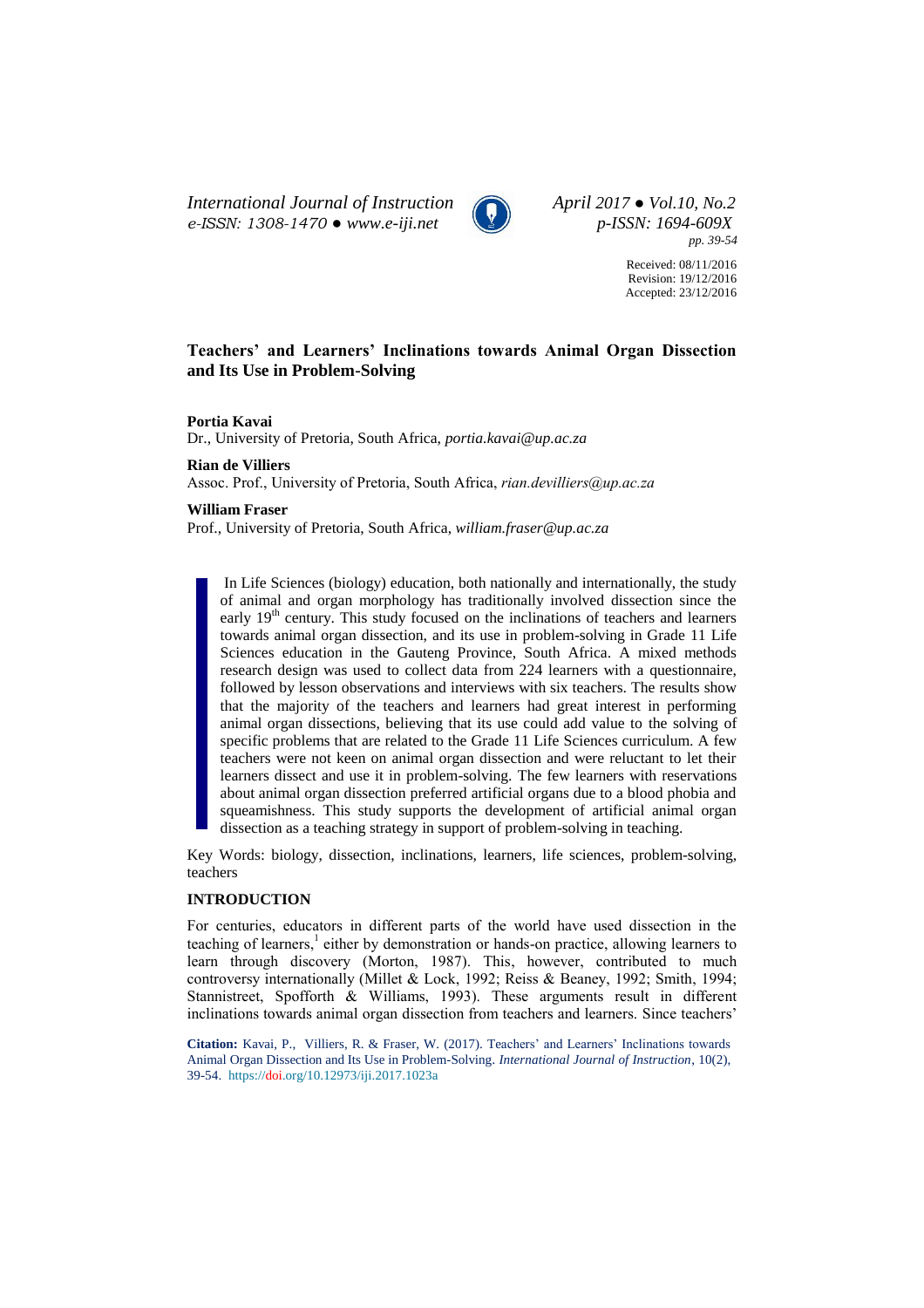inclinations may impact teaching outcomes and learner attitudes, there was also a need to find out the inclinations of the learners. This study therefore aimed to explore the inclinations of both the teachers and the learners towards animal organ dissection in general, and its use in problem-solving more specifically. It was deemed important to explore these inclinations as they may possibly have a direct impact on how the dissections are performed, for example, some teachers may be underutilising the use of animal organ dissections, which in turn may have an effect on the contribution of authentic animal organ dissection to the teaching of Life Sciences.

Inclinations involve a person's natural tendency; feeling in a particular way; or a person's disposition, which play a major role in organising and directing the behaviour and support for him/her to achieve his/her goal. It is the most important factor that contributes to the formation of an individual's decision on certain practices (Al-Tamimi, 2015; Osama, 2000). The inclinations of an individual, whether positive or negative, are influenced by their attitude towards a topic, activity, or related issues. This is supported by a few authors, including Mohamed and Waheed (2011), and Gbore and Daramola (2013), who consider attitude as personal feelings and predispositions that guide an individual's behavior and influence inclinations, which can be evaluated as either positive or negative. These inclinations possibly influence one's performance and activities.

Researchers and authors worldwide, including in the United States, Europe, and South Africa (Balcombe, 1997; Balcombe, 2000; De Villiers & Sommerville, 2005; Donaldson & Downie, 2007; Downie & Alexander, 1989; Moore, 2001) have explored how students<sup>2</sup> at different stages of education feel about carrying out dissection as part of the Life Sciences curriculum. The outcomes varied according to the diversity of the school environments; these environments are also very common in South Africa. A study carried out by Stanisstreet, Spofforth and Williams (1993) claims that 48% of secondary school learners thought animal dissection to be wrong. Lord and Moses (1994) found that almost half (48%) of the participants in their study objected to the idea of dissecting a rabbit, whilst the majority of the students (80%) did not object to the dissection of preserved animals. Donaldson and Downie (2007) report that university students recognise the educational value of animal uses, but disapprove of the killing of animals for this purpose. De Villiers and Sommerville (2005) involved a sample of Life Sciences student teachers in South Africa to assess their attitudes towards dissection. They found that 71% of the students expected their learners to do dissection, showing a more positive inclination towards dissection. In many cases, Life Sciences teachers are expected to use animal and organ dissection in their classrooms, regardless of the teacher's personal preference or teaching method. These practices, according to King, Ross, Stephens, and Rowan (2004), are widespread.

Problem-solving, as one of the high-order learning skills, is one of the skills that Life Sciences learners should acquire according to the National Curriculum Statement (NCS) of the Department of Basic Education (DBE) in South Africa. The dissection of animal organs as a curriculum requirement may be used to help learners to develop skills, including investigation, inquiry, and problem-solving. One could therefore argue that animal organ dissections could be a valuable approach to creating authentic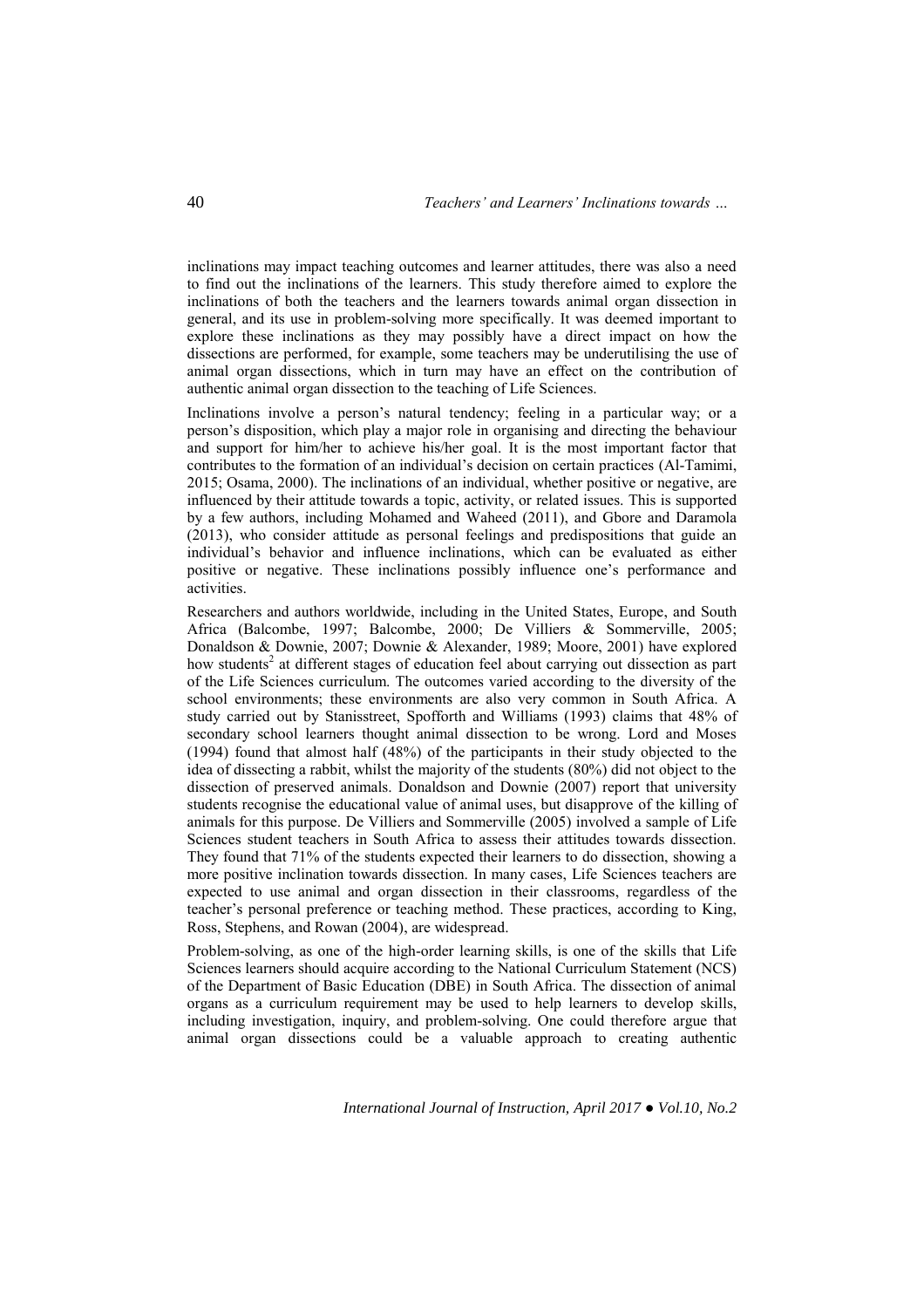'communities of inquiry' (Garrison, 2007). The problems given by the teachers during the dissection of animal organs provide a context that helps learners later to remember the specific content they encountered while solving them (McCain, 2005). Life Sciences teachers may also take the problem-solving models into consideration during dissection lessons so that learners may acquire more skills than just cutting, drawing, and labelling. Nevertheless, learners should be emotionally prepared for the engagement.

# **Conceptual framework**

Following the literature review, the researchers summarised the concepts relevant to this study to develop the overall conceptual framework of the study, as shown in Figure 1.



#### Figure 1

A diagrammatic representation of the conceptual framework for the study on inclinations towards animal organ dissection and its use in problem-solving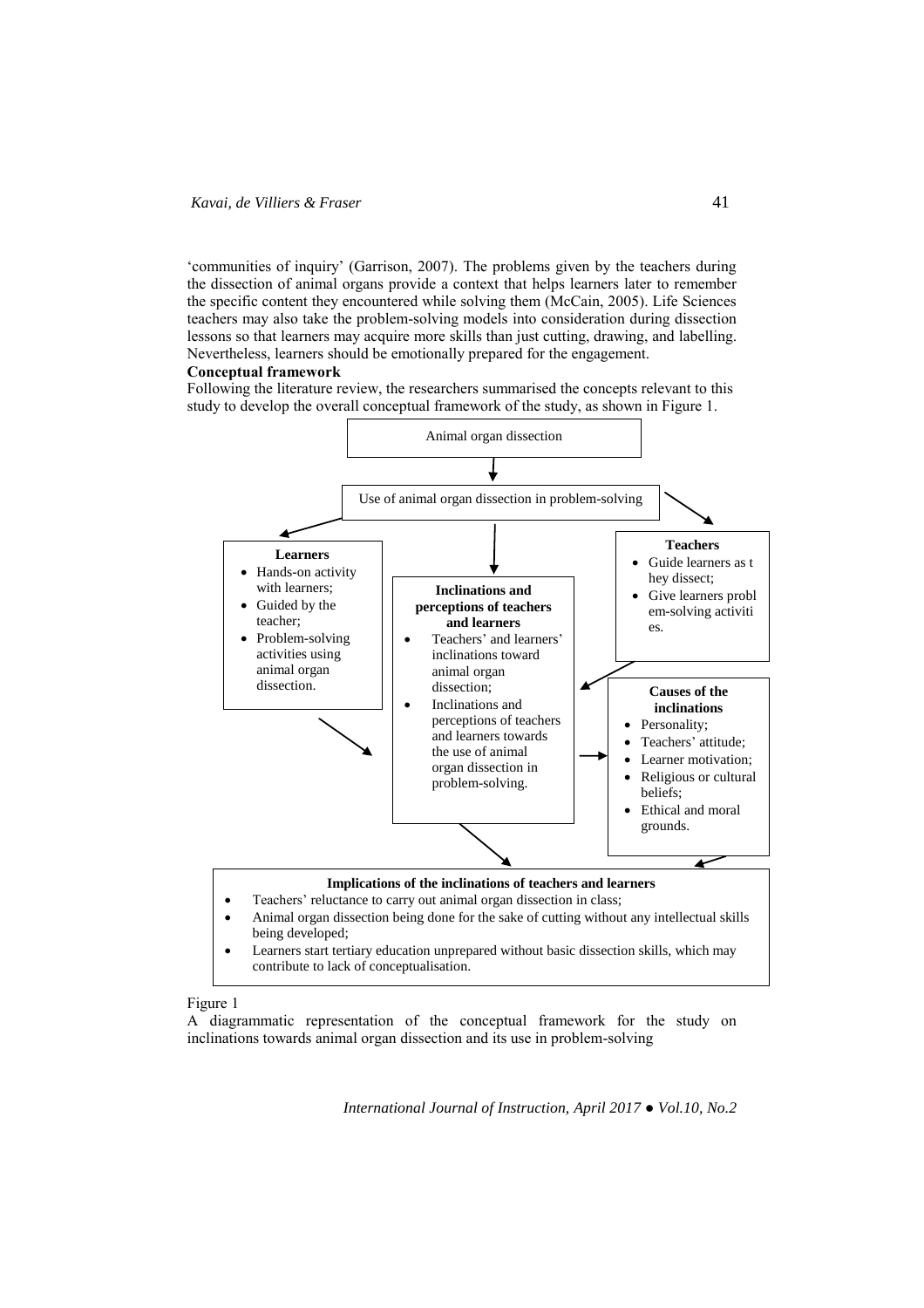Animal organ dissection carried out by the learners with the guidance of their teachers may result in some inclinations that could be positive or negative. According to the literature, the reasons for these inclinations may range from personality, ethical, moral, religious background, learner motivation to the teacher's inclinations towards this hands-on activity. Some inclinations towards the use of animal organ dissection in problem-solving and the implications of these inclinations were then established in this study since there was a dearth in literature linking animal organ dissection to problemsolving.

## **Research questions**

The research questions that guided the research were as follows:

- 1. What are the teachers' and learners' inclinations towards animal organ dissection?
- 2. What are the teachers' and learners' inclinations towards the use of animal organ dissection in problem-solving?
- 3. How do the teachers' and learners' inclinations affect the use of animal organ dissection in problem-solving?

# **METHOD**

This study was driven by a concurrent mixed methods approach. The reason for using the concurrent mixed methods approach was to ensure that both quantitative and qualitative approaches complemented one another, and also for the purposes of triangulation, expansion, and development (Creswell, 2009). This method comprised the use of a small survey ( $n = 224$ ), whilst in the qualitative sections, interviews and lesson observations formed part of the investigation.

The first phase of the study started as a content (textual) analysis through which the researchers analysed the National Curriculum Statement (NCS) and the new Continuous Assessment Policy Statements (CAPS) syllabus. The criteria for this analysis were based on problem solving and dissection. During the second qualitative phase, learners were observed while dissecting organs. The third phase followed a quantitative survey where learners completed a questionnaire to establish their experience and feelings during the dissection. Lastly, the teachers were interviewed.

## **Sample and setting**

Two hundred and twenty-four (224) Grade 11 Life Sciences learners, and six Grade 11 Life Sciences teachers at four high schools in Pretoria, South Africa were conveniently sampled to participate in this study. Grade 11 is the second last grade of high school training. The criteria for choosing the schools were as follows: School A was a township<sup>3</sup> public (state owned) school without any laboratory facilities and laboratory apparatus; School B was a suburban public school with laboratory facilities and laboratory apparatus; School C was an independent (privately owned) suburban school with adequate laboratory facilities and laboratory apparatus; and School D was an independent township school with limited laboratory facilities and laboratory apparatus.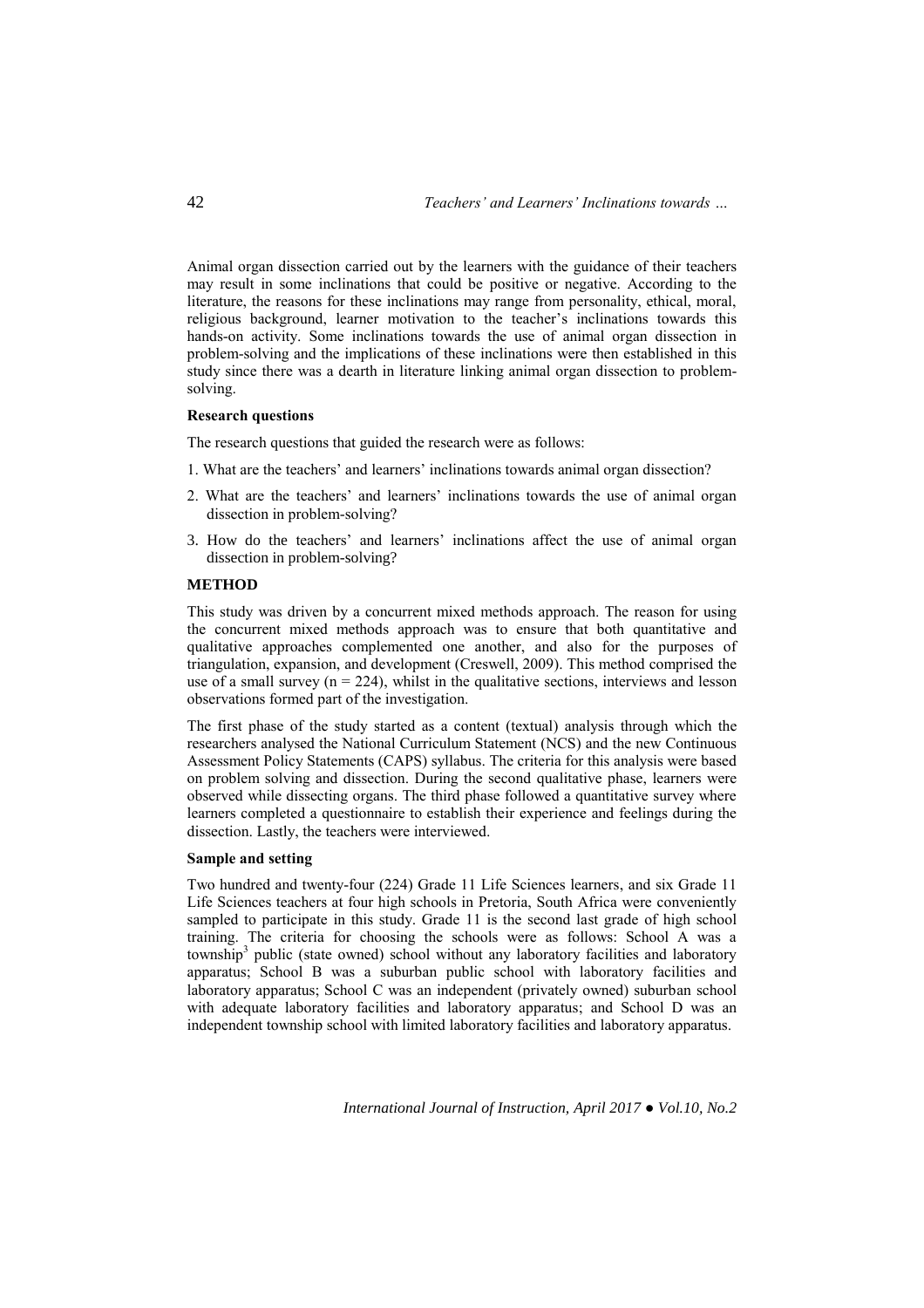## **Data collection instruments**

The data were collected by having 224 Grade 11 learners complete a questionnaire, and observing the lessons and interviewing the six Grade 11 Life Sciences teachers of the selected schools after the learners had carried out an animal organ dissection. According to Creswell (2009), multiple instrumentation is a valuable technique that increases the validity and reliability of a study, and ensures the triangulation of the data. The learners' questionnaire covered three parts. *Section A* asked for biographical details, including age, gender, religion, and cultural groups. *Section B* (closed Likert-type questions) captured the learners' opinions regarding dissection and problem-solving, and *Section C* (open-ended questions) dealt with their feelings towards animal organ dissection. The questionnaire yielded a high Cronbach's Alpha coefficient estimation of 0.83.

## **Data analysis**

A descriptive analysis was applied to the responses of the questionnaire (frequency counts and percentages) (Gay  $\&$  Airasian, 2000). The qualitative data from the teacher interviews were then analysed, coded and classified (Cohen et al., 2000). To ensure anonymity, pseudonyms names were used for each learner, teacher, and school. Ethical clearance, as defined by Cohen, Manion and Morrison (2000), was approved by the Faculty of Education Ethics committee, as well as by the Department of Education, the schools, teachers and parents.

# **FINDINGS**

#### **Biographical information**

The six teachers' ages ranged between 25-49 years, and the majority of the teachers (5) were female. The learners' ages ranged between 15-20 years, and the majority of the learners (61%) were female.

# **The inclinations of the learners and teachers regarding animal organ dissection in general**

# *Responses from the learners*

It appears that the learners were generally inclined towards animal organ dissection. Ninety-three percent (93%) of the learners indicated that they enjoyed animal organ dissection because they were interested in experiencing, first-hand, the anatomy of the organ that they were studying. Just over 80% of the learners felt comfortable with carrying out animal organ dissection themselves, while 20% were not comfortable with the same idea. The same learners who had reservations in performing animal organ dissection rather opted to use alternatives like online or artificial animal organ dissection, especially in the schools that were technologically equipped to do so, while some of the learners from the financially disadvantaged schools rather watched others dissect the organs. The learners that expressed preferences for alternative dissection also expressed that they found it emotionally difficult to dissect fresh animal organs and they also found animal organ dissection disgusting. Many learners (75%) did not express any disgust, nor were they emotionally affected by dissecting fresh animal organs. However, 23% of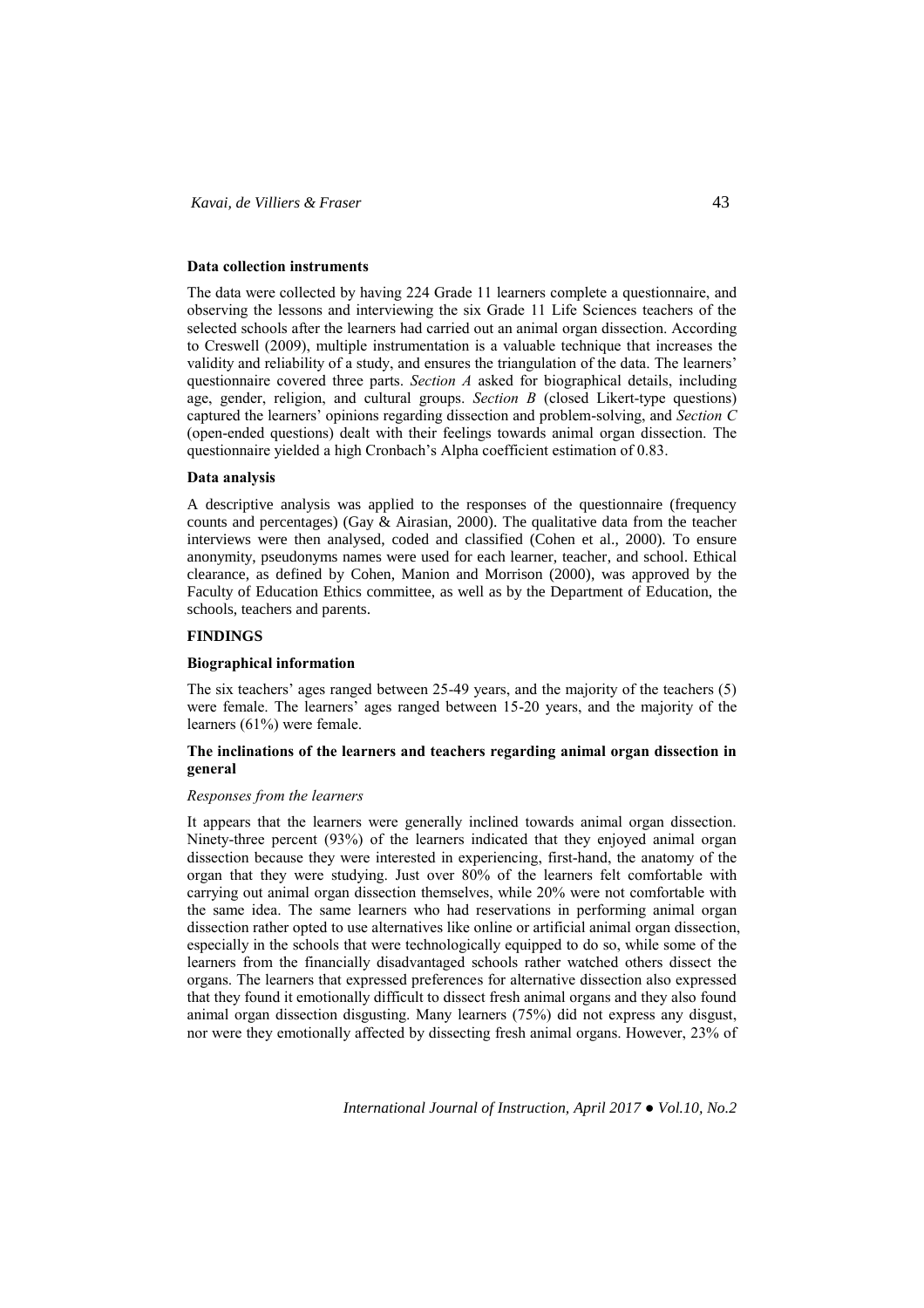the learners expressed a negative inclination towards animal organ dissection for different reasons, ranging from being emotionally affected to being disgusted, and 75% of them showed a positive inclination and a lot of interest towards animal organ dissection. However, almost 80% of the learners were of the opinion that animal organ dissection increased their respect for animals. In terms of their moral values, 186 learners responded that they were in support of animal organ dissection. The learners were allowed to give multiple responses, which were then classified into eight categories (see Table 1). The data  $(n=343)$  are expressed in terms of the frequencies and percentages.

#### Table 1

Moral views of learners supporting animal organ dissection

| Categories elicited from the responses of learners              | Responses<br>$(n=343)$ | Percentage<br>$\%$ |
|-----------------------------------------------------------------|------------------------|--------------------|
| Promote more learning and understanding of animal organ         |                        |                    |
| morphology                                                      | 120                    | 35.00              |
| Links knowledge taught from textbooks with the real organs      | 54                     | 15.74              |
| Motivation in terms of career choice                            | 40                     | 11.66              |
| Helps get hands-on experience                                   | 30                     | 8.75               |
| Improves investigative and practical skills                     | 29                     | 8.45               |
| Textbooks or artificial organs restrict/limit information       | 21                     | 6.12               |
| Makes studying the topic more interesting                       | 21                     | 6.12               |
| Organs are obtained from dead animals so this is not cruelty to |                        |                    |
| animals. It is not murder because it is for a good cause        | 28                     | 8.16               |

One learner [Learner 154] who was in favour of animal organ dissection claimed that:

*The organ helped me to see the parts of the organ which I will always remember them forever, even during exam time because I have seen them than only studying about them looking at the textbook. It also helped understand the function of it and why we should take care of them, while they still function well in our bodies.*

Only 45 learners were against animal organ dissection, while nine learners were listed as missing values. Table 2 shows the reasons why these learners were against animal organ dissection, which were classified into six categories.

Table 2

Moral views of learners against animal organ dissection

| Categories elicited from the responses of learners    |    | Responses ( $n=46$ , Percentage % |
|-------------------------------------------------------|----|-----------------------------------|
| Against religion or beliefs to dissect animal organs  |    | 23.91                             |
| Cruel to the animal                                   | 10 | 21.74                             |
| Many animals had to die for the purpose of dissection |    | 19.57                             |
| Animals should only be used as a food source          |    | 13.04                             |
| Being vegetarian                                      |    | 10.87                             |
| Strong respect for animals                            |    | 10.87                             |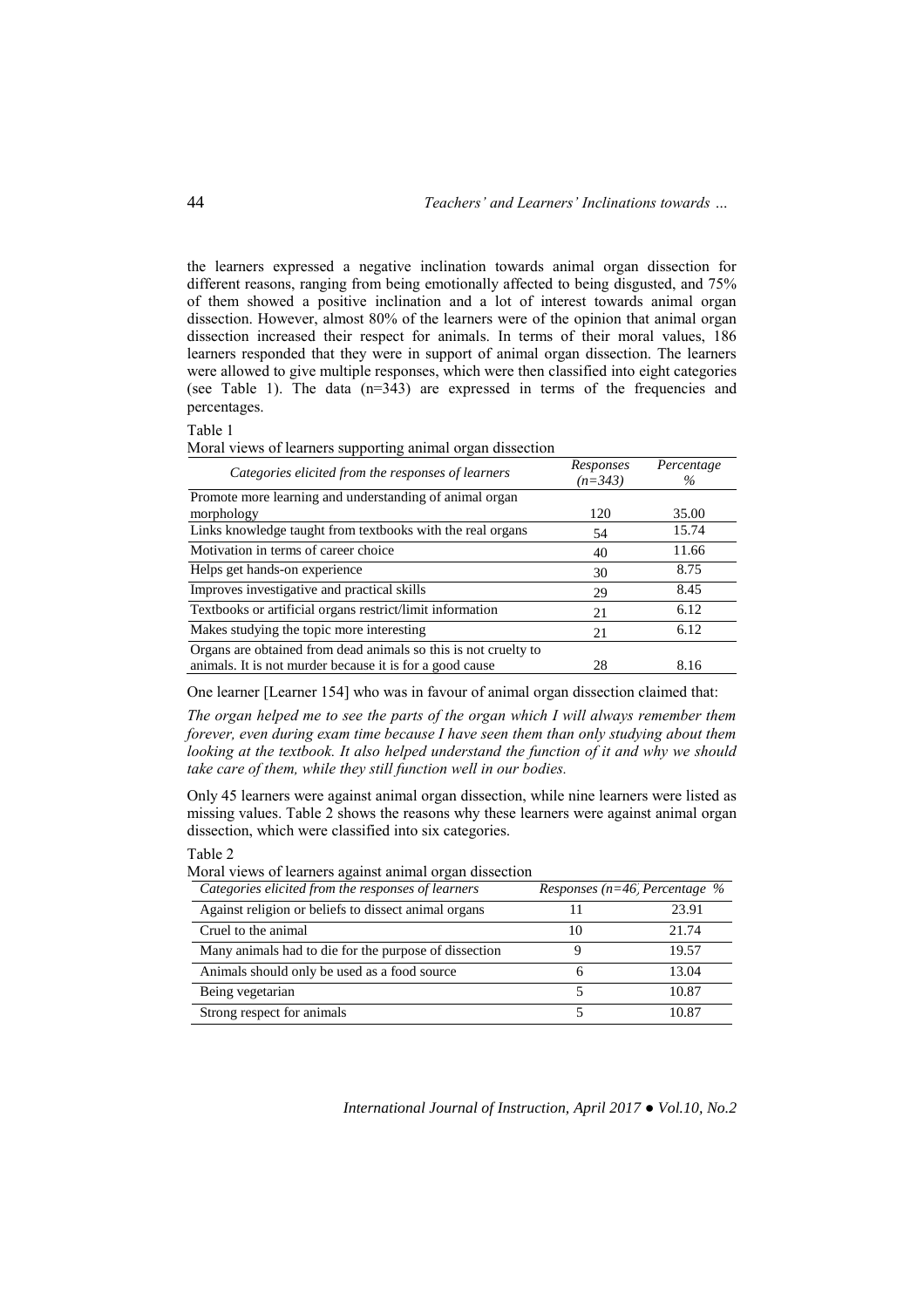One learner [L174] who was against animal organ dissection was quoted as saying:

*The only reason why I think we should be cutting up animals is for the sole purpose of our protein. I feel the amount of animals that had to die so that we can just look at their kidney and throw it away is a waste.*

It was interesting to note that the majority of the responses (almost 35%) indicated that the learners found animal organ dissection exciting, enjoyable, fascinating, amazing, and explained that it aroused their curiosity, and motivated them to see the organ parts on the real tissue. However, a few other learners expressed their disgust regarding the idea of dissecting fresh organs (see Table 3).

#### Table 3

Learners' feelings when carrying out animal organ dissection

| Categories elicited from the responses of learners                                                           | Responses<br>$(n=352)$ | Percentage % |
|--------------------------------------------------------------------------------------------------------------|------------------------|--------------|
| Exciting, enjoyable, fascinating, amazed, curious and<br>motivated to see the organ parts on the real tissue | 123                    | 34.94        |
| Life Sciences is not just theory but real, practical and<br>broadens knowledge                               | 60                     | 17.05        |
| It was smelly, gross and nauseating                                                                          | 44                     | 12.50        |
| Felt guilty, cruel and disrespectful towards the dead<br>animals                                             | 38                     | 10.80        |
| Felt like a doctor or real life scientist                                                                    | 30                     | 8.52         |
| Respectful of the animal from which the organ came<br>because it died for learners' benefit                  | 25                     | 7.10         |
| Nervous and scared to cut wrongly and damage the organ                                                       | 21                     | 5.97         |
| Prefer watching others carry out the dissection                                                              | 11                     | 3.12         |

## *Comments from the teachers*

Teachers' inclinations towards animal organ dissection were drawn from the interview questions, which asked them to recall (Rcc) how they felt (F) about animal organ dissection when they carried it out for the first time, and how they felt when they carried it out with their learners. They were also asked if there were occasions (Occ) when they did not feel like participating in the dissection when their learners were dissecting (see Table 4). The teachers were given pseudonyms and codes: Thato (T1 for School A), Mark (T2 for School A), Yvonne (T3 for School B), Bertha (T4 for School B), Mary (T5 for School C) and Tia (T6 for School D).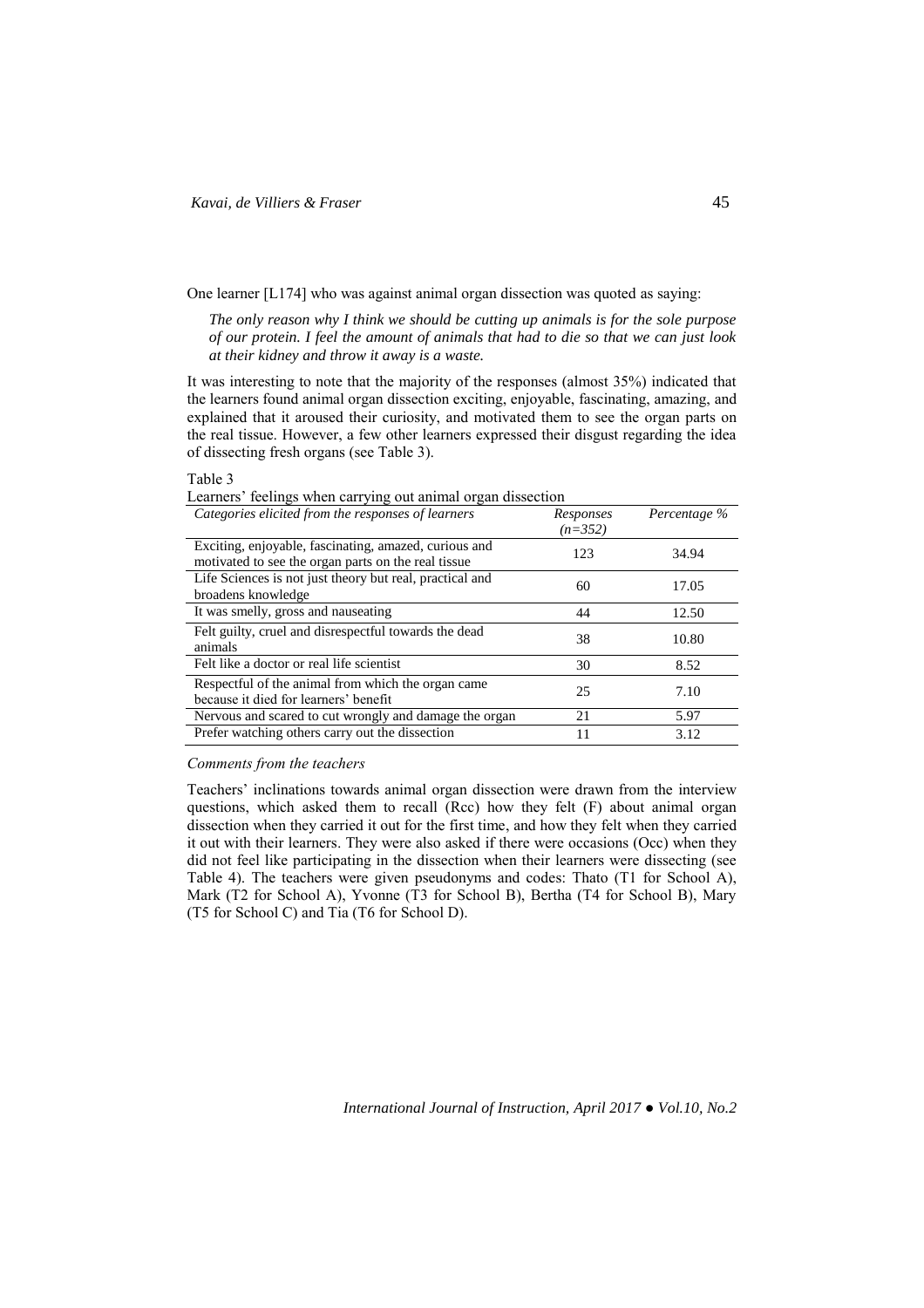Table 4:

Teachers' inclinations towards animal organ dissection

| Categories                                   | Codes | Teachers' codes                                                                                     | Frequency |
|----------------------------------------------|-------|-----------------------------------------------------------------------------------------------------|-----------|
| Scared, blood phobia                         | Rc1   | T1. T4                                                                                              |           |
| Felt like I had no choice, it was for marks  | Rc2   | Τ1                                                                                                  |           |
| Very interesting, fun, worth it              | Rc3   | T <sub>2</sub> , T <sub>3</sub> , T <sub>4</sub> , T <sub>5</sub> , T <sub>6</sub>                  |           |
| Yes, very new, explored and learnt together  | Rcc1  | T4                                                                                                  |           |
| with the learners                            |       |                                                                                                     |           |
| Not bad                                      | F1    | T1, T3, T4                                                                                          | 3         |
| Understand their fear                        | F2    | T1, T4                                                                                              |           |
| The preparation is too involving             | F3    | Т5                                                                                                  |           |
| Gratified by their excitement and experience | F4    | T <sub>1</sub> , T <sub>2</sub> , T <sub>3</sub> , T <sub>4</sub> , T <sub>5</sub> , T <sub>6</sub> | 6         |
| No, I always demonstrate                     | Occ1  | T1, T2, T5                                                                                          | 3         |
| Always enjoy dissection                      | Occ2  | T <sub>2</sub> , T <sub>3</sub> , T <sub>5</sub> , T <sub>6</sub>                                   |           |
| I force myself for the sake of learners'     | Occ3  | T4                                                                                                  |           |
| marks                                        |       |                                                                                                     |           |

Responses codes: Rc = Recall the feelings; Rcc = Recall; F = Feeling; Occ = Occasions; T = Teacher

Thato (T1) (pseudonym) admitted that when she first carried out dissection, she was really scared and could not get herself to dissect the frog that she was supposed to dissect. She knew, however, that she had no choice because of the examination that she had to write. She understood the fear of the learners because she experienced it too and was still trying to overcome the fear and squeamishness at the time of this study. Bertha (T4) (pseudonym) only carried out her first dissection when she was a teacher, and thus explored and learnt together with the learners, but was still fighting her blood phobia at the time of this study. She confirmed this by saying:

*It was scary and very exciting to actually think that I was working with something that was inside me and to see how it really looks and the size of it. But I am someone that is not very keen on touching organs with blood, so there was a little bit of a knot in my tummy, I didn't and still don't like it so much.*

Bertha's response did not come as a surprise because the researchers had noticed her detachment from the animal organ dissection as the learners were carrying it out. Dissecting for the first time for Mark (T2), Yvonne (T3), Mary (T5) and Tia (T6) (all pseudonyms) were very interesting, fun and they felt that it was worth it. Tia felt that it was too demanding to organise the organs, prepare for the lesson and conduct the dissection lesson itself. Despite her reservations, Tia still enjoyed dissection and even demonstrated whole animal dissection. All six teachers acknowledged that they were always gratified by their learners' excitement and experience. Mark was quoted saying:

*I remember way back in college, we did dissection on many organs like the alimentary canal of a rat you remember? It was very much interesting for me and fun… never had any problem with that … still find it interesting when my learners dissect, it is in me already. I only look at how learners react and if they react positively and seem to have learnt something, that makes my day.*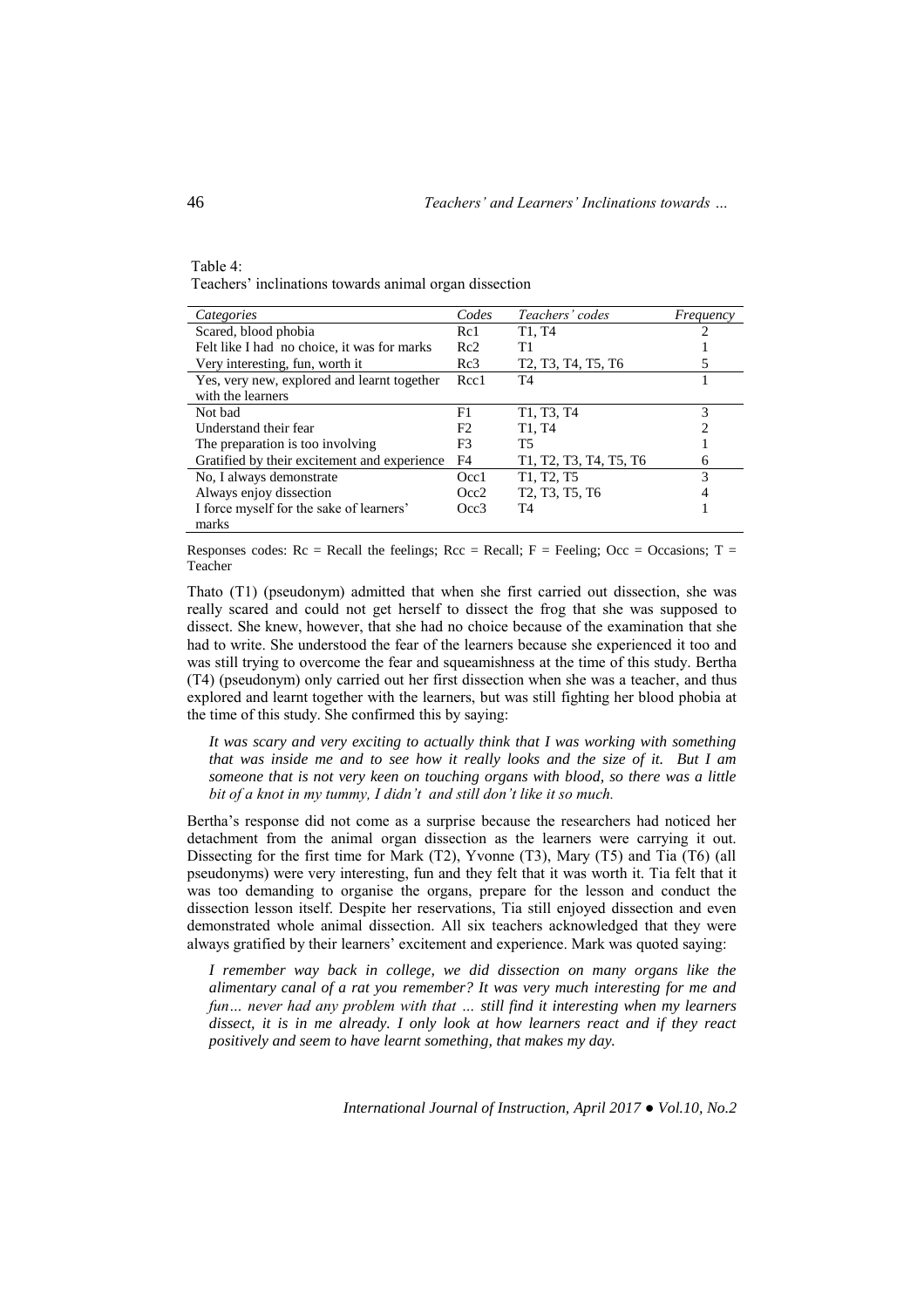The majority of the teachers who participated in this study were positively inclined towards animal organ dissection.

# *Classroom observations*

In Bertha's class, the researcher noticed from the beginning of the lesson how the teacher was seemingly detached from the lesson. For instance, Bertha did not explain or demonstrate the dissection; she simply told them to follow the worksheet instructions. Some learners had started mishandling and pricking the organ without any guidance from her. She was seated at her desk marking, and just shouted at the learners, demanding that they keep quiet and discuss quietly. Her learners moved between groups, some fiddled with dissection instruments, mutilating the organ, and some were on their cell phones or taking photos of each other instead of following the worksheet and completing the dissection task and activities. Some learners were disgusted by the organ's squishiness and fresh blood, but so was the teacher so they had no one to assist them. The researchers had thought that the teacher's detachment was due to a lack of confidence in the animal organ dissection procedure since she did not have a firm previous experience with it. However, during the interview, they also realised that besides her lack of experience, Bertha had a fear of blood.

Thato showed a bit of hesitation at the beginning of the lesson, especially when it came to the demonstration of animal organ dissection. She also only gave the learners the worksheet and instructed them to work quietly as she was busy marking seated at her desk. The learners in her class also did not focus on the dissection, some of them even refusing to dissect giving different excuses. She was unable to persuade them to participate, and was, herself, not willing to actively participate. Contrary to these two teachers, the other four teachers showed a great deal of interest in the animal organ dissection. At the beginning of the lesson, they explained the activity and demonstrated the dissection step by step. Their learners were highly motivated, admittedly, there were some that were against the fresh animal organ dissection for varied reasons. In these cases, the teachers encouraged them to watch their group members dissect, and, depending on the resources, some were watching the virtual dissection on their cellphones.

# **Inclinations of the learners and teachers towards the use of animal organ dissection in problem-solving**

# *Responses of the learners*

From the results, it appeared that the learners generally had positive inclinations towards animal organ dissection and its use in problem-solving. The majority of the learners (98%) acknowledged that animal organ dissection helped them to improve their investigative skills. More than 80% of the learners did not only acknowledge the usefulness of animal organ dissection in terms of developing investigative, manipulative skills, but problem-solving skills as well. Just over two-thirds (64%) of the learners were of the opinion that dissections are the only way to develop manipulative skills. The majority of the learners showed a positive inclination towards using animal organ dissection to improve important skills like problem-solving, investigation, and manipulation, which was very encouraging.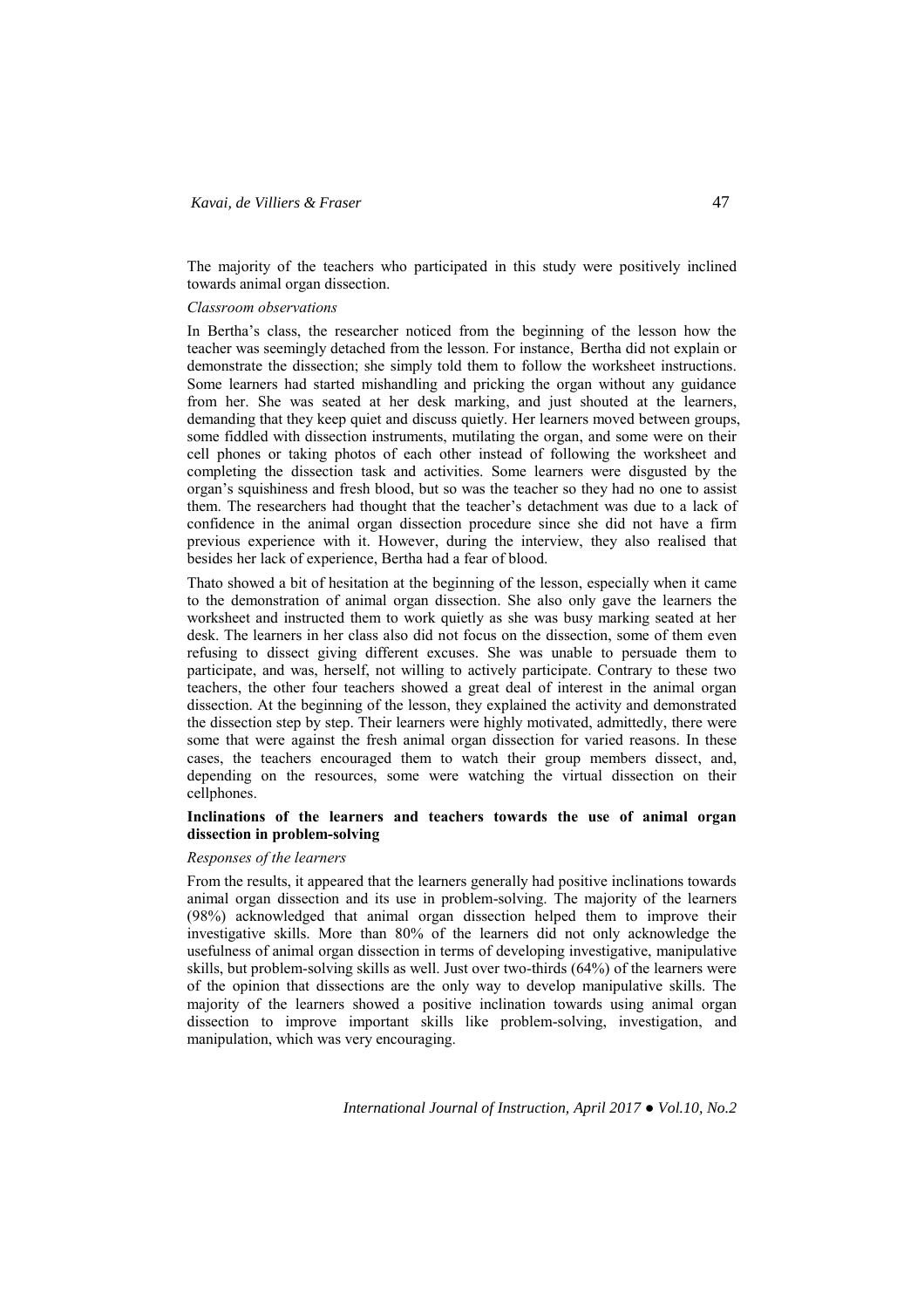# *Comments from the teachers*

The participating teachers were asked two questions. The first was to determine if the teachers thought the dissection of organs were important in problem-solving and the second to discover whether they thought animal organ dissection had any contribution to the development of the problem-solving skills of Grade 11 Life Sciences learners.

# Table 5

Teachers' inclinations towards the use of animal organ dissection in problem- solving

| Categories                                   | Codes              | Teachers' codes                                                                                     | Frequency |
|----------------------------------------------|--------------------|-----------------------------------------------------------------------------------------------------|-----------|
| Yes, it provides clear understanding of      | Imp1               | T1, T3, T5, T6                                                                                      |           |
| kidney and how to solve problems             |                    |                                                                                                     |           |
| associated with its structure and function.  |                    |                                                                                                     |           |
| Yes, seeing the real organ and its parts can | Imp2               | T <sub>4</sub> , T <sub>6</sub>                                                                     | 2         |
| make learners think from a different angle   |                    |                                                                                                     |           |
| and solve presented problems in a better     |                    |                                                                                                     |           |
| way, and it improves their complex skills.   | Imp2               | T2                                                                                                  |           |
| Yes it is, learners develop listening,       |                    |                                                                                                     |           |
| observation and cooperative skills.          |                    |                                                                                                     |           |
| It does, especially for those aspiring to    | Contr1             | T1, T6                                                                                              | 2         |
| pursue a medical or Life Sciences career.    |                    |                                                                                                     |           |
| They can apply the same knowledge to         | Contr <sub>2</sub> | T <sub>1</sub> , T <sub>2</sub> , T <sub>3</sub> , T <sub>4</sub> , T <sub>5</sub> , T <sub>6</sub> | 6         |
| other organs or how to investigate them      |                    |                                                                                                     |           |
| the same way as with the kidney.             |                    |                                                                                                     |           |
| It does because they did much better in the  | Contr3             | T <sub>2</sub> . T <sub>5</sub>                                                                     | 2         |
| post-test than before they dissected.        |                    |                                                                                                     |           |

Responses codes: Imp = Importance; Contr = Contribution

Table 5 shows that the teachers concurred that animal organ dissection was important to problem-solving as learners gain a clear understanding of the kidney structure. They were then able to understand the problems associated with its structure and function, as well as how to solve them. The teachers realized that seeing the real organ and its parts could give learners a different perspective and assist them to solve problems better than by only applying theoretical knowledge. One teacher (Bertha) was quoted as saying:

*Well, as I believe that if they can see the real life thing they will think of it further on how something like an organ works. And they will think in a different angle, if they see how it actually looks and what implications it can have when you have a problem like a puncture in the lung, or a blockage in the urethra, that they will be able to solve their problems better and think about solutions maybe.*

Most of the teachers thought that animal organ dissection made a great contribution to those learners who aspired to entering a medical or Life Sciences career. All six teachers concurred that learners could apply the same knowledge to other organs.

# **DISCUSSION**

The experiences of South African teachers and learners in terms of animal organ dissection and their inclinations in this regard may relate to the experiences of many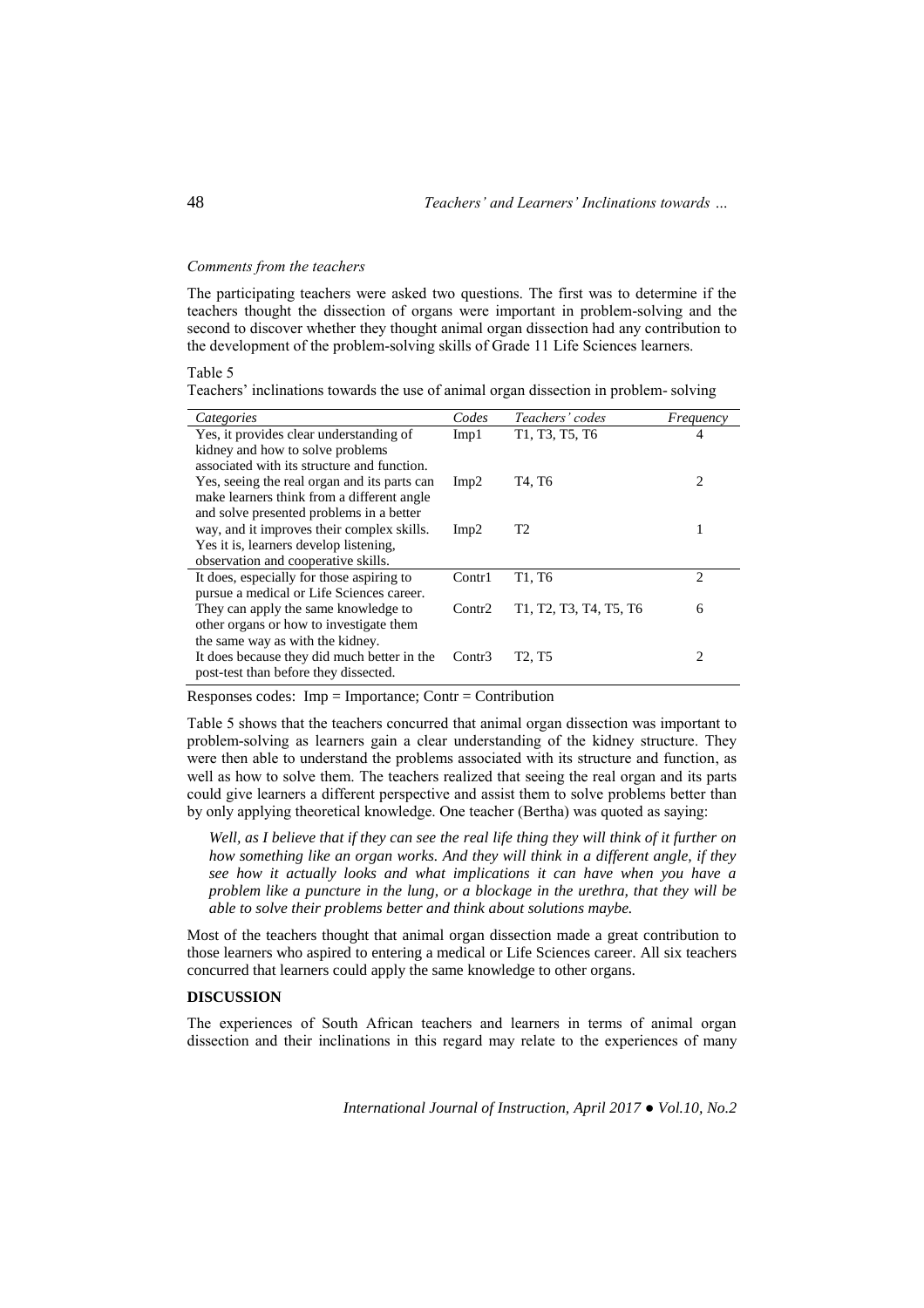teachers and learners internationally (Balcombe, 1997; Donaldson & Downie, 2007; Lord & Moses 1994).

# **The learners' inclinations towards animal organ dissection and problem-solving**

The majority (90%) of the learners showed a positive inclination towards animal organ dissection as it would help them as life scientists. Similar experiences are shared by De Villiers and Sommerville (2005). However, some of them were not so keen to carry out the hands-on dissection of the fresh organs themselves.

More than a quarter (26%) of the learners had a negative inclination towards animal organ dissection in problem-solving because the idea of being tested after carrying out animal organ dissection was not appealing to them. The reasons for this inclination may be ascribed to a lack of sufficient engagement with animal organ dissection, and hence they were not prepared to answer the challenging questions. According to the teachers, some of the learners had a negative inclination towards animal organ dissection thinking that it was just an activity of cutting and drawing. When they were presented with the challenging questions, they were motivated to explore the dissected kidney further. According to the teachers, some of their learners were more interested in just cutting and drawing, which is referred to as a traditional dissection. When the time came for them to answer the problem-solving questions, they were less enthusiastic. The inclination of learners is also noted in the literature (Aaronsohn, 2003) as learners tend to be resistant to new instructional methods because they are more comfortable in their routine or old method of instruction. In other words, the amount of work might have scared them off.

The learners who struggled more with the given problem-solving activities experienced this mainly due to a lack of support from their teachers. This shows that teachers' inclination towards animal dissection has an impact on the outcome of the lesson and the inclinations of their learners towards animal organ dissection and its use in problemsolving. This is supported by Gbore and Daramola (2013), who state that a learner may form an attitude towards learning certain topics and certain activities based on the teacher's, family's and peer group's disposition, which could positively or negatively affect their inclinations, and possibly their performance in the topic or activity. Hart et al. (2008) also add that it seems likely that the choice of the teacher's use of certain teaching methods is influenced by their related experiences and knowledge. If learners are negatively influenced, they may start tertiary education unprepared and without basic dissection skills, which may contribute to a lack of conceptualisation.

## **The teachers' inclinations towards animal organ dissection and problem-solving**

It could be argued that some teachers may have had a negative inclination due to a lack of confidence in carrying out dissections on fresh animal organs. This was evidenced by the lack of enthusiasm towards animal organ dissection of teacher Bertha, who had not had any hands-on dissection experience in her schooling and, as a result, let her learners work without her assistance. Such teachers do not actively assume their roles of guiding their learners during the activity to avoid exposing their inexperience in the dissection of animal organs. The minimal supervision in Bertha and Thato's classes due to the teachers' blood phobia, squeamishness, and lack of confidence was evident in the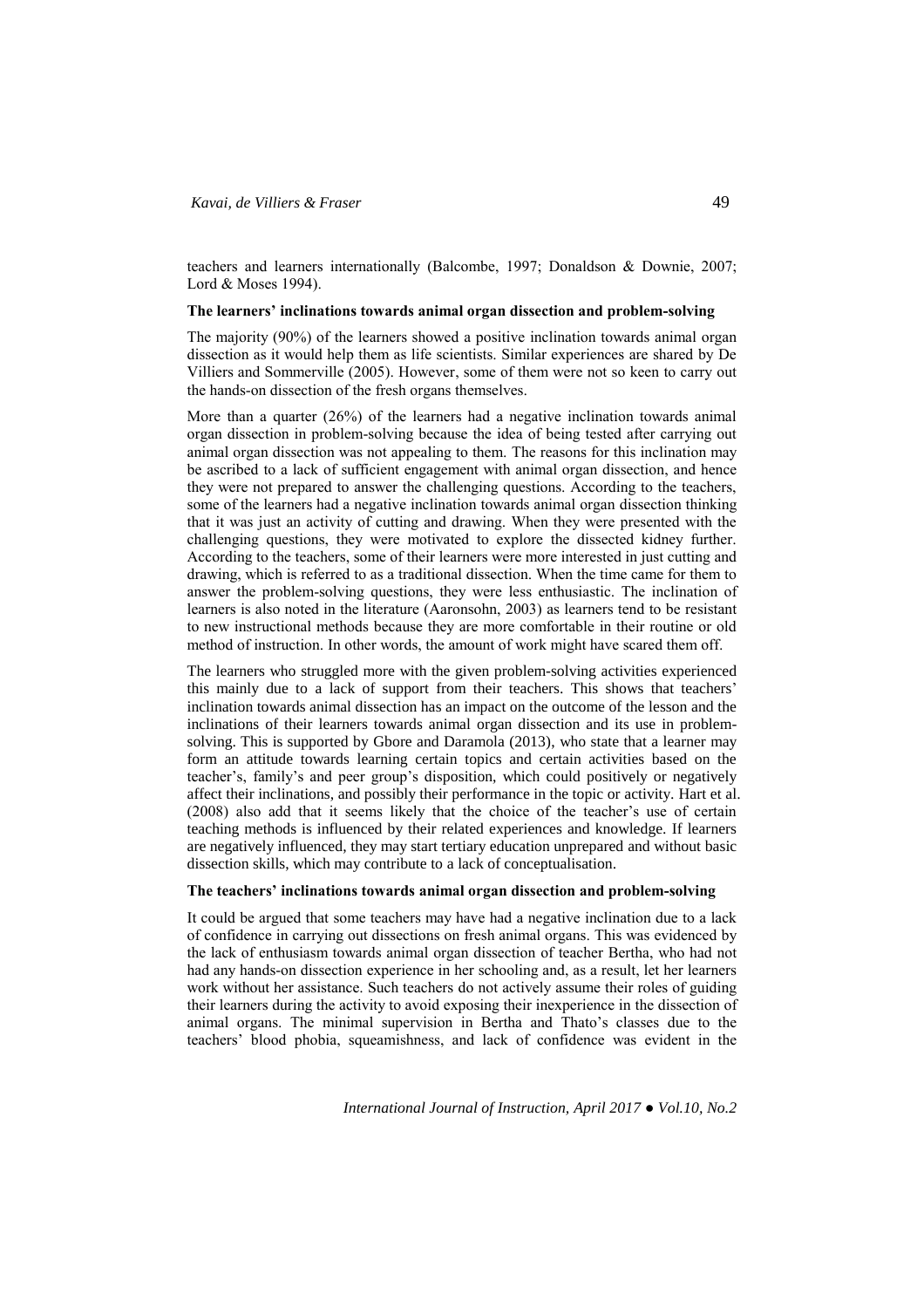learners' misbehaviour, as stated in the findings. Yavuzer (2000) affirms that the principles of teaching abilities include teachers supporting their students, and demonstrating their positive expectations in order to motivate the students to learn. Gresham (2008) is of the opinion that if a teacher is uncomfortable with a subject or doubts their ability to implement reform-based practice, they may focus less time on it or reveal their negative feelings to their learners, which was evidenced by Bertha's attitude.

Even though some teachers are negatively inclined towards animal organ dissection due to blood phobia, a lack of dissection skills and a lack of apparatus; all of them were positively inclined towards the use of animal organ dissection and acknowledged that it was significant in problem-solving. With this inclination, there is hope that teachers may nevertheless use animal organ dissection to improve their teaching strategies.

## **RECOMMENDATIONS**

If teachers hope for their learners to adopt a positive inclination towards animal organ dissection, then they too need to demonstrate such a stance as a way of encouraging their learners. Staff development programmes, such as animal organ dissection workshops, will help to boost Life Sciences teachers' confidence in acquiring the necessary dissection skills. They are encouraged to allow the learners with a blood phobia to use alternative methods, such as artificial animal organ dissection (3D models) and the virtual simulation of animal organ dissection in order to promote a positive inclination towards dissection, as recommended by Oakley (2012). It is also recommended that the dissection of both fresh and artificial animal organs be designed around problem-solving activities more specifically.

# **CONCLUSION**

The findings show that the inclinations of the learners towards animal organ dissection were predominantly positive. Less than a quarter of the whole group was negative due to a variety of factors, which included moral values, religion, culture, a blood phobia, squeamishness, and being vegetarian. The researcher also observed that the abovementioned problems were real, and for some learners, it was so bad that they could not stand the sight of blood, let alone touch the organ. The majority of the learners believed in the importance of animal organ dissection in developing skills like investigative, dissecting, and problem-solving skills. This belief resulted in them being positive towards the use of animal organ dissection in problem-solving. The teachers confirmed in the interviews that the inclinations of the learners during the hands-on dissections were very positive.

The responses of the teachers further revealed that a third of them still had reservations about animal organ dissection, especially because of being afraid of blood. Thus, they understood why their learners feared touching the organs. It was also established that in some cases, the negative inclination towards animal organ dissection was not only attributed to the teachers being blood phobic, but also due to a low confidence level in dissection skills. In Bertha's case specifically, she was therefore less inclined to dissect animal organs with her learners. Even though a third of the teachers had negative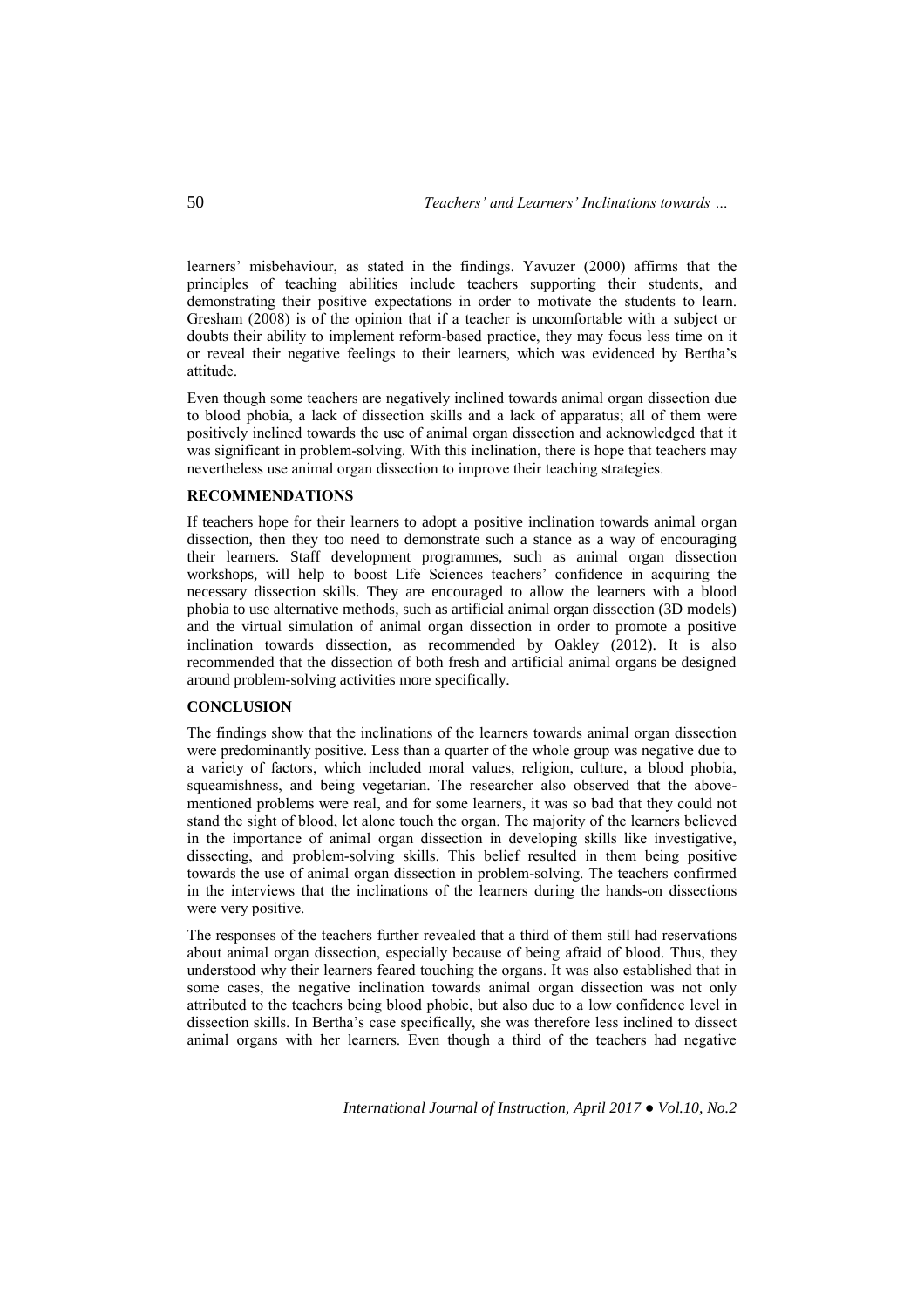inclinations towards hands-on dissection, it was noted that all six teachers acknowledged that animal organ dissection is of vital importance in the development of skills like enquiry, investigative, practical and problem-solving skills. After the whole exercise, the participating teachers were already considering using the dissection of animal organs to improve their teaching strategies in problem-solving.

This study was conducted at four secondary schools in one province in South Africa only. Because of the small sample size that applied to both the quantitative and qualitative sections of the investigation, it would be very difficult to generalise the findings to a broader population. However, the findings are valid in terms of the opinions of the teachers and learners who participated in the study, and provide us with some understanding of factors that could influence learners' inclinations towards the use of animal organ dissections as part of problem solving.

#### **NOTES**

- 1. Learners: individuals studying at schools.
- 2. Students: individuals studying at a tertiary education institution.
- 3. Township: predominantly black, highly populated residential area.

# **REFERENCES**

Aaronsohn, E. (2003). *The exceptional teacher: Transforming traditional teaching through thoughtful practice.* San Francisco: Jossey-Bass.

Al-Tamimi, S.A.M. (2015). Measuring inclinations and attitudes of university teachers towards sports activities. *Journal of Sports Science*, *3*, 44-48.

Balcombe, J.P. (1997). Student/teacher conflict regarding animal dissection. *The American Biology Teacher, 59(1), 22-25.*

Balcombe, J.P. (2000). *The use of animals in education. Problems, alternatives, and recommendations*. Washington, DC: Humane Society Press.

Cohen, L., Manion, L., & Morrison, K. (2000). *Research methods in education* (5<sup>th</sup>edition). London and New York: Routledge.

Creswell, J.W. (2009). *Research design: Qualitative, quantitative, and mixed methods approaches* (3rd edition). California: Sage.

De Villiers, J.J.R., & Sommerville, J. (2005). Prospective biology teachers' attitudes toward animal dissection: Implications and recommendations for the teaching of biology. *South African Journal of Education, 4,* 247-252.

Donaldson, L., & Downie, R. (2007). Attitudes to the uses of animals in education: Has anything changed? Bioscience Education. Retrieved 16 November, 2015 from [www.bioscience.heacademy.ac.uk/journal/vol10/beej-10-6.pdf.d16](http://www.bioscience.heacademy.ac.uk/journal/vol10/beej-10-6.pdf.d16)

Downie, J.R., & Alexander, L. (1989). The use of animals in biology teaching in education. *Journal of Biological Education, 23*(2), 103-111.

Garrison, D.R. (2007). Online community of inquiry review: Social, Cognitive, and Teaching Presence Issues. *Journal of Asynchronous Learning Networks, 11*(1), 61-72.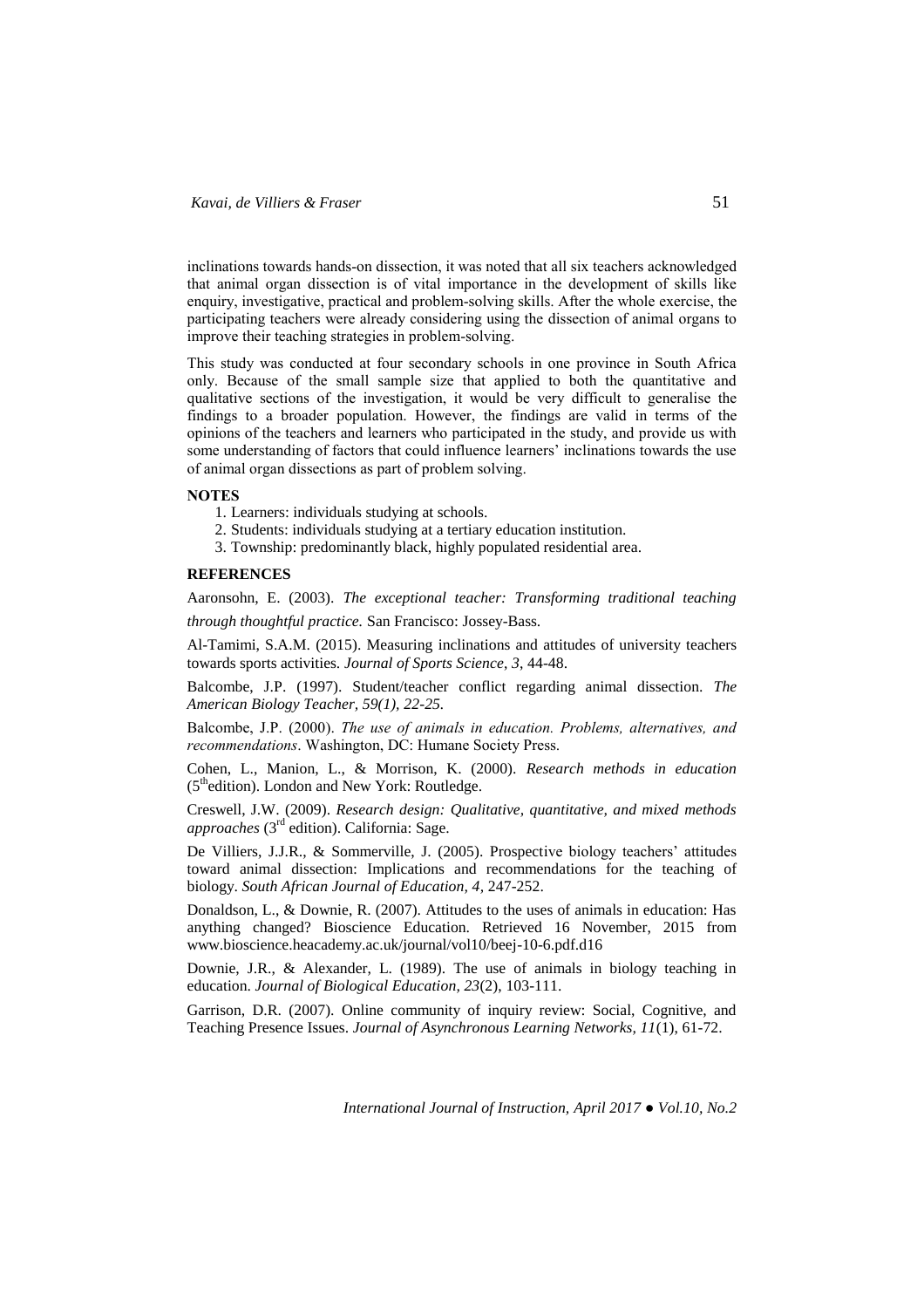Gay, L.R., & Airasian, P.W. (2000). *Educational research: Competencies for analysis and application.* (6th edition). Merrill/Prentice Hall.

Gbore, L.O., & Daramola, C.A. (2013). Relative contributions of selected teachers' variables and students' attitude toward academic achievement in Biology among senior secondary school students in Ondo State. Current Issues in Education, 16(1), 1-11.

Gresham, G. (2008). Mathematics anxiety and Mathematics teacher efficacy in elementary pre-service teachers. *Teacher Education 19*, 171-184.

Hart, L.A., Wood, M.W., & Hart, B.L. (2008). *Why dissection? Animal use in education.* London: Greenwood Press.

King, L.A., Ross, C.L., Stephens, M.L., & Rowan, A.N. (2004). Biology teachers' attitudes to dissection and alternatives. *Alternatives to Laboratory Animals, 32*(1), 475-484.

Lord, T.R., & Moses, R. (1994). College students' opinions about animal dissection. *Journal of College Science Teaching, 23*(5), 267-270.

McCain, T. (2005). *Teaching for tomorrow: Teaching content and problem-solving skills.* California: Sage.

Millett, K., & Lock, R. (1992). GCSE learners' attitudes towards animal use: Some implications for biology/science teachers. *Journal of Biological Education, 26*(3), 204-208.

Mohamed, L., & Waheed, H. (2011). Secondary students' attitude towards mathematics in a selected school of Maldives. *International Journal of Humanities and Social Science, 15*, 277-278.

Moore, R. (2001). Why I support dissection in science education. *Journal of Applied Animal Welfare Science, 4*(2), 135-138.

Morton, D.B. (1987). Animal use in education and the alternatives. *Alternatives to Laboratory Animals, 14*, 334-343.

Oakley, J. (2012). Dissection and choice in the Science classroom: Student experiences, teacher responses, and a critical analysis of the right to refuse. *Journal of Teaching and Learning, 8*(2), 15-29.

Osama, K.R. (2000). *Physics psychological.* Cairo: Dar Al-Fiker Al-Arabi Company for Publishing.

Reiss, M.J., & Beaney, N. (1992). The use of living organisms in secondary school science. *Journal of Biological Education, 26,* 63-66.

Smith, W. (1994). Use of animals and animal organs in schools: Practice and attitudes of teachers. *Journal of Biological Education, 28,*111-118.

Stannistreet, M., Spofforth, N., & Williams, T. (1993). Attitudes of children to the uses of animals. International Journal of Science Education, 15, 411-425.

Strauss, R.T., & Kinzie, M.B. (1994). Student achievement and attitudes in a pilot study comparing an interactive videodisc simulation to conventional dissection. *The American Biology Teacher, 56* (7), 398-402.

Yavuzer, H. (2000). *School age child.* Istanbul: Remzi.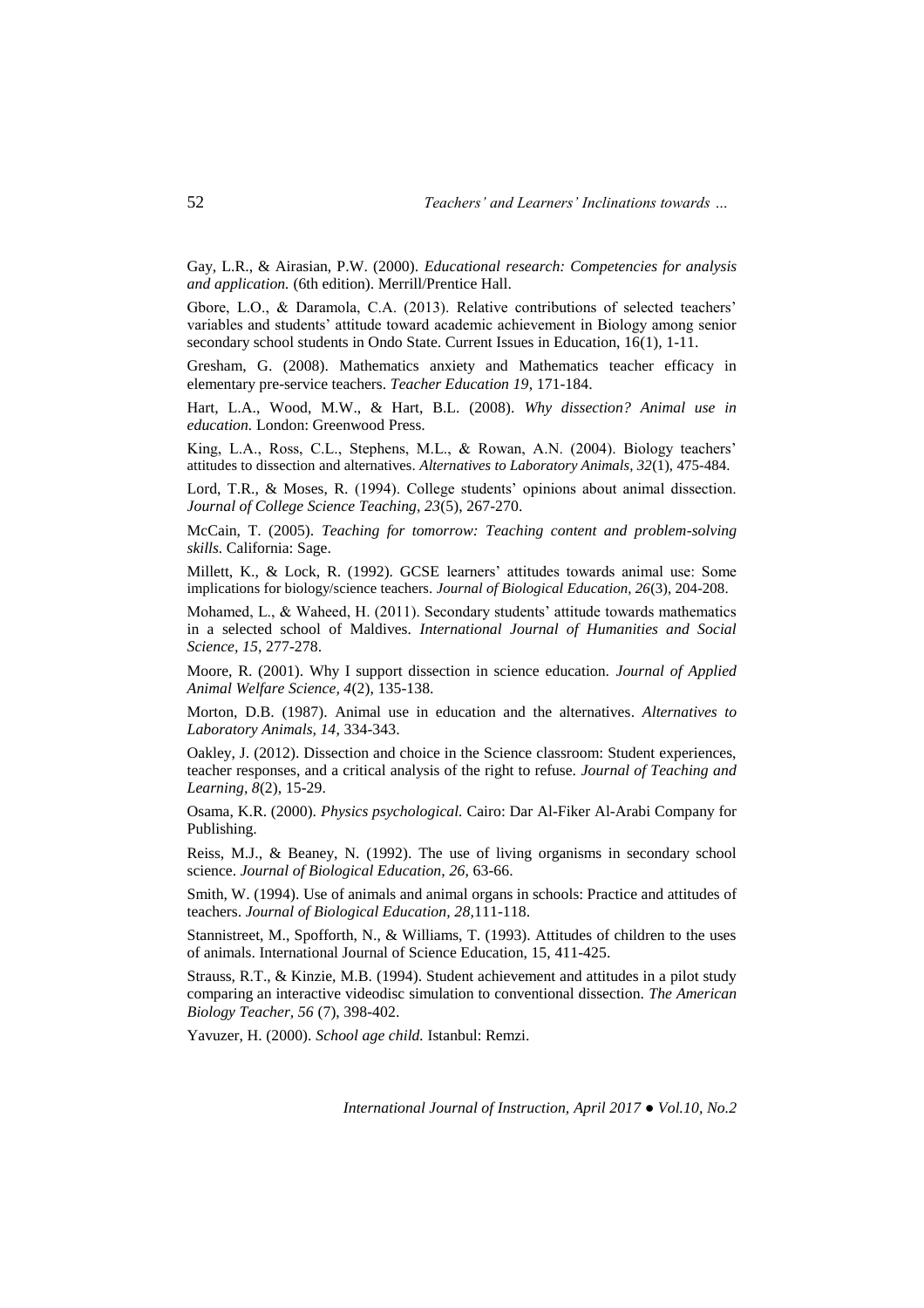### **Turkish Abstract Öğretmenlerin ve Öğrencilerin Hayvan Organlarının Teşrihi ve Bunu Problem Çözmede Kullanmaya İlişkin Eğilimleri**

19. yüzyılın başlarından beri geleneksel olarak hem ulusal hem de uluslararası Yaşam Bilimi Eğitiminde (Biyoloji), hayvan ve organ morfolojisi araştırmalarında teşrih gelişmiştir Bu çalışma öğretmenlerin ve öğrenenlerin hayvan organlarının teşrihine ve bunu Güney Afrika, Gauteng Şehrinde 11. sınıf Biyoloji eğitiminde problem çözmede kullanmalarına ilişkin eğilimlerini araştırmıştır. Araştırma karma yöntem ile desenlenmiş olup verilerin toplanmasında 224 öğrenciye anket formu dağıtılmış; ders gözlemlenmiş ve 6 öğretmen ile görüşme yapılmıştır. Sonuçlar öğretmenlerin ve öğrencilerin büyük çoğunluğunun hayvan organlarının teşrihine karşı ilgili olduğu, bunun 11. sınıf biyoloji programındaki spesifik problemlerin çözümünde değer katan bir kullanımı olduğuna inandıklarını göstermiştir. Birkaç öğretmen hayvanların organ teşrihiyle ve öğrencilerinin bu yöntemi problem çözmede kullanmalarına izin vermeye istekli olmadıklarını belirtmişlerdir.

Anahtar Kelimeler: biyoloji, teşrih, eğilim, öğrenci, Yaşam Bilimi, problem-çözme, öğretmenler

#### **French Abstract**

## **Les inclinations de Professeurs et Apprenants vers Dissection d'Organe Animale et Son Utilisation dans Résolution de problems**

À Life Sciences l'enseignement, tant nationalement qu'internationalement, l'étude d'animal et la morphologie d'organe a traditionnellement impliqué la dissection depuis le premier 19ème siècle. Cette étude s'est concentrée sur les inclinations de professeurs et des apprenants vers la dissection d'organe animale et son utilisation dans la résolution de problèmes dans la Catégorie 11 enseignement de Life Sciences dans la Province(le Domaine) Gauteng, l'Afrique du Sud. Un design de recherche de méthodes mixte a été utilisé pour rassembler des données de 224 apprenants avec un questionnaire, suivi par des observations de leçon et des entretiens(interviews) avec six professeurs. Les résultats montrent que la majorité des professeurs et des apprenants avait le grand(super) intérêt dans des dissections d'organe animales performantes, croyant que son utilisation pourrait ajouter la valeur à la résolution des problèmes spécifiques qui sont relatés(liés) à la Catégorie 11 programme d'études de Life Sciences. Quelques professeurs ne tenaient pas à la dissection d'organe animale et étaient réticents à laisser leurs apprenants disséquer et l'utiliser dans la résolution de problèmes.

Mots Clés: biologie, dissection, inclinations, apprenants, Life Sciences, résolution de problèmes, professeurs

## **Arabic Abstract**

# **المعلمين والمتعلمين "ميول نحو الجهاز الحيوانية تشريح واستخدامه في حل المشكالت**

في علوم الحياة )البيولوجيا( التعليم، على الصعيدين الوطني والدولي، ودراسة مورفولوجية الجهاز الحيوانية وتشارك عادة تشريح منذ أوائل القرن ال.91 ركزت على توجهات المعلمين والمتعلمين نحو تشريح الجهاز الحيوان هذه الدراسة، واستخدامها فتري حد الرابع العربي الرابع التي تعليم على حياتها المستخدمين المستخدمين على الحياس التي استخدام مختلط تصميم البحوث أساليب<br>في حل المشكلات في الصف 11 تعليم علوم الحياة في مقاطعة غوتنغ بجنوب أفريقيا. تم استخدام مختلط تصميم لجمع البيانات من 222 المتعلمين مع االستبيان، تليها مالحظات الدرس ومقابالت مع ستة من المعلمين. وأظهرت النتائج أن الغالبية العظمى من المعلمين والمتعلمين كان االهتمام الكبير في أداء تشريح الجهاز الحيوانية، معتبرا أن استخدامها يمكن أن تضيف قيمة إلى حل المشاكل المحددة التي ترتبط الصف 99 علوم الحياة المناهج الدراسية. وكان هناك عدد قليل من المعلمين .يست حريصة على تشريح الجهاز الحيوانية وكانت مترددة في السماح المتعلمين من تشريح واستخدامها في حل المشكالت

الكلمات الرئيسية: علم األحياء. تشريح؛ الميول. المتعلمين. علوم الحياة؛ حل المشاكل؛ معلمون

#### **German Abstract**

## **Die Neigung der Lehrer und der Lernenden zur Tierorgan-Dissektion und deren Verwendung bei der Problemlösung**

In der Biowissenschaften (Biologie), sowohl national als auch international, hat das Studium der Tierund Orgelmorphologie traditionell die Sektion seit dem frühen 19. Jahrhundert beteiligt.Diese Studie